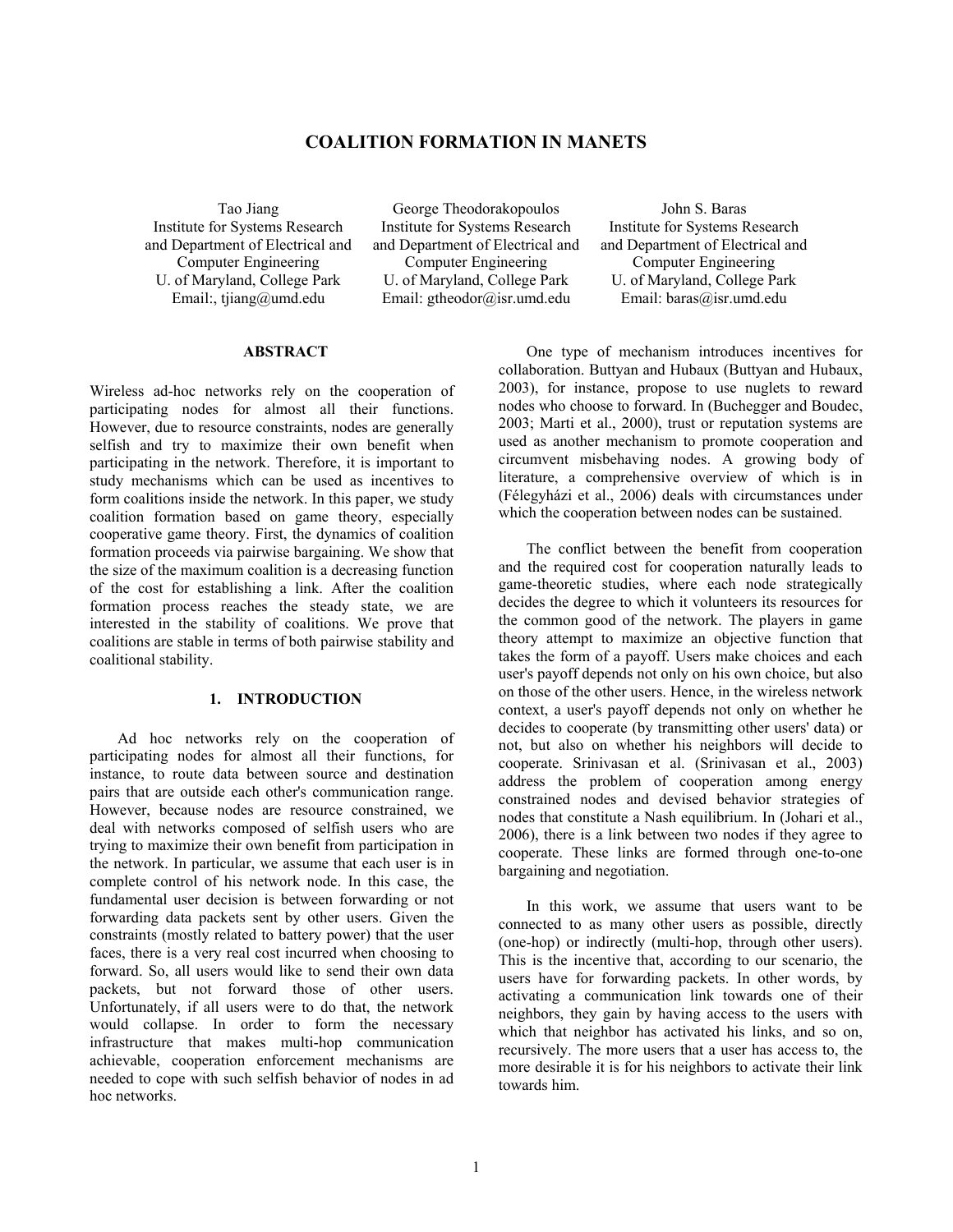We study cooperation based on the notion of coalitions. The concept of users being connected to each other, and -- by getting connected -- acquiring access to all the other users that each of them had so far access to, can be well captured by cooperative game theory (also known as coalitional game theory (Osborne and Rubinstein, 1991)). In cooperative game theory, the central concept is that of coalition formation, i.e., subsets of users that join their forces and decide to act together. Players form coalitions to obtain the optimum payoffs. The key assumption that distinguishes cooperative game theory from non-cooperative game theory is that players can negotiate collectively (Myerson, 1991).

A question that has only relatively recently began to attract attention ((Aumann and Myerson, 1988) is the first work in this area) is the actual way in which the coalition is formed. The cooperative game is usually modeled as a two-period structure. Players must first decide whether or not to join a coalition. This is done by pairwise bargaining, in which both players have to agree to join in a coalition. In our case, this pairwise bargaining involves, for each node, a comparison between the cost for activating the link towards the other node, and the benefit from joining the coalition, which the other player is a member of. The pairwise bargaining is modeled as a non-cooperative game. In the second step, players in the coalition negotiate the payoff allocation. The central problem is to study the payoff allocation scheme and whether the scheme results in a stable solution.

The rest of the paper is organized as follows: In Section 2, we describe the mathematical framework within which we deal with the concepts just discussed. The terminology we use in the paper is defined. In Section 3, we state and prove some properties of our model. We also evaluate our approach using simulations. Section 4 analyzes, from the point of view of cooperative game theory, the stability of the solutions (coalitions) that our model finds. Section 5 concludes the paper.

# **2. PROBLEM FORMULATION**

The model we use for our scenario is a complete undirected graph  $G=(V,E)$  with weighted edges, where  $w(i,j)$  is the weight of edge  $(i,j) \in E$ . In general, however, we allow for a different weight  $w(j,i) \neq w(i,j)$  for the same edge. The motivation will soon be clear. Each node corresponds to a user, and the weight  $w(i,j)$  represents the cost that user *i* needs to pay in order to *activate* the edge towards *j*. This cost is in general different from the cost that user *j* needs to pay, hence  $w(j,i) \neq w(i,j)$ . If they both decide to activate their edge, then the edge is said to be *active*. Note that all possible topologies can be described in our model, since we can model non-existent edges with edges of infinite weight. The reason is that a node will

never choose to activate an edge if he has to pay an infinite cost to do so, which means that that edge is as good as non-existent.

The easier way to link the link activation cost to something specific is to equate it with one-hop transmission energy (or power). So, the cost for user *i* to activate his communication link to user *j* is equal to the transmission energy (or power) necessary for *i* to send data to *j*. But the cost can also be something like the inverse of the expectation that *j* will forward *i*'s data: the higher the expectation, the lower the cost. Or it can be the degree of trust between users *i* and *j*: the more *i* trusts *j*, the lower the cost of establishing the link.

When both *i* and *j* activate the edge towards each other, they join in a *coalition*. A coalition is a subset of nodes that is connected in the subgraph induced by the active edges (i.e., the graph  $G=(V,E)$ , where *E*' is the set of active edges). In other words, two users are in the same coalition, if and only if there exists a path of active edges between them. The users in a coalition are the coalition's *members*. If two members of separate coalitions join, then the two coalitions *merge* into one. The *size* of a coalition is the number of its members. A single isolated user can also be said to be in a trivial coalition of size 1.

We have described a user's incurred cost of activating an edge. The *incentive* for user *i* to activate the edge (*i*,*j*) is the size of the coalition that user *j* is a member of. So, the larger *j*'s coalition is, the greater the incentive for *i* to activate the edge, provided that they are in separate coalitions. If, on the other hand, *i* and *j* are in the same coalition, they will only pay the costs  $E_{ii}$ ,  $E_{ii}$ , but they will not gain anything, since they are already part of the same coalition. In Section 3, we will use this observation to show that coalitions can only have a tree topology (i.e., no cycles formed exclusively with nodes of a coalition).

Putting both the cost and the incentive together, we create a game on the graph *G*. The players of the game are the users, and the strategies available to user *i* are "Activate edge  $(i,j)$ " and "Not activate edge  $(i,j)$ " for each neighboring user *j*. If the edge (*i*,*j*) becomes active, then both users pay the costs and reap the benefits (each his own). Otherwise, neither one receives or pays anything. The game on each edge is shown in Fig. 1.



Fig. 1 The game between *i* and *j* for the activation of the edge  $(i,j)$ , when they are in different coalitions. Only if they both decide to activate, will the edge become active. *A*: Activate, *NA*: Not Activate, *Ni*, *Nj*: sizes of *i*'s and *j*'s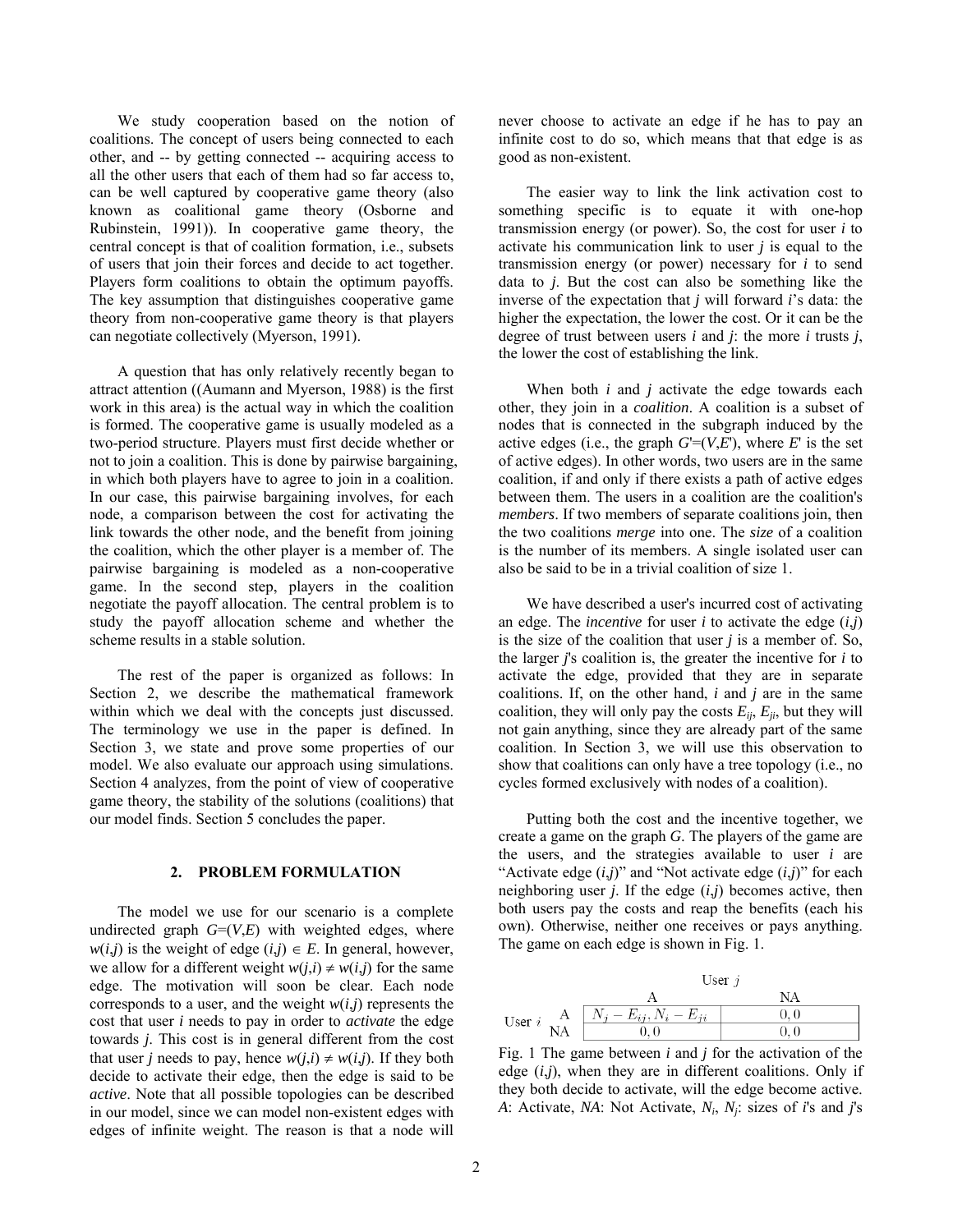coalitions,  $E_{ij}$ ,  $E_{ij}$ : costs for edge activation for *i* and *j*, respectively

We can see from Fig. 1 that an edge (*i*,*j*) will become active if and only if the following *edge activation condition* holds  $(N_i, N_j)$ : sizes of *i*'s and *j*'s coalitions):

$$
N_j \ge E_{ij} \wedge N_i \ge E_{ji}.\tag{1}
$$

<span id="page-2-0"></span>Note, however, that the values  $N_i$  can change after coalitions are formed. In particular, if users *i* and *j* are in different coalitions, the activation of edge (*i*,*j*) will change both  $N_i$ ,  $N_j$  to  $N_i + N_j$ . This, in turn, may make the edge activation condition true for edges for which it used to be false, and thus enable more coalitions to be formed.

This leads us to observe that the dynamics of the game can be separated in rounds of successive coalition expansions. That is, in the first round, some edges will be activated based on the initial *N*-values, which will increase the appropriate *N*-values for the next round. In the second round, we will examine the new *N*-values to see if new edges can potentially become active, and so on. When no further edge activations are possible, the game has reached an equilibrium.

To simplify the analysis, in Section 3 we consider that the weights  $E_{ij}$  are either equal to  $\infty$  (i.e., the corresponding edges do not exist) or to *Ei* for all neighbors *j*, that is, the cost for user *i* to activate an edge depends only on *i*. Therefore, in the following sections we refer to the *E* weights as node weights, as opposed to edge weights. The edge activation condition in Eqn. [\(1\)](#page-2-0) becomes

$$
N_j \ge E_i \wedge N_i \ge E_j. \tag{2}
$$

## <span id="page-2-1"></span>**3. DYNAMIC FORMATION OF COALITIONS**

#### **3.1 General Properties**

In this section we derive some of the general properties of our model. Despite the fact that a lot depend on the actual topology and the weights (node weights from now on), we can still reach some interesting results.

In general, the weights can take any non-negative real value. But we now show that when it comes to deciding which edges will become active, allowing non-integer values does not make a difference.

*Proposition 1:* A weight *E*i can be replaced with its ceiling  $E_i$ , with no changes in the game dynamics.

*Proof:* This is rather obvious if we consider the activation condition [\(2\)](#page-2-1), and notice that the *N* values can only be integers. More formally,

$$
N \in \mathbf{N}, E \in \mathbf{R} \implies (N \ge E \Leftrightarrow N \ge \lceil E \rceil) \tag{3}
$$

The following proposition deals with the question: Can an active edge stop being active in later rounds? We should note that we do not allow edges to "break" by accident, as could be the case in a real wireless network, where communication links may fail. We only consider purposeful deactivation by a user, in the case where the gain no longer outweighs the cost of activation.

*Proposition 2 (monotonicity):* If an edge becomes active, then it is never deactivated in the future.

*Proof:* By induction on the rounds of coalition forming. In the first round, an edge  $(i,j)$  is activated iff  $E_i=E_i=1$ , which means that the values  $N_i$  and  $N_j$  are increased. In the second round, the number of potential edge activations is increased, since the  $N_i$  values are increased. Since the  $N_i$  values are monotonically nondecreasing, the activation conditions for the already activated edges cannot become false.

We now attempt to characterize the coalitions that can form. In particular, given only the first round results, we can already say some things about coalitions that can never form.

*Definition 1 (Subset Distance):* The distance between two subsets of nodes  $V_1$ ,  $V_2 \subseteq V$  is the shortest distance between any two nodes  $i \in V_1$ ,  $j \in V_2$ . Formally,

$$
d(V_1, V_2) = \min_{i \in V_1, j \in V_2} d(i, j).
$$

*Definition 2 (Coalition Boundary):* The boundary  $\partial C$  of coalition  $C \subseteq V$  is the set of nodes outside the coalition that have at least one neighbor inside the coalition. Formally,

 $\partial C = \{1 \in V \setminus C \mid (i, j) \in E \text{ for some } j \in C\}.$ 

If we know the boundaries of coalitions formed in the first round (i.e. the coalitions consisting exclusively of nodes *i* with  $E_i=1$ ), then we can determine what coalitions will never form. In particular, the following proposition holds.

*Proposition 3:* If a coalition *C* is more than 3 hops away from the nearest coalition, then *C* will not join any other coalition.

*Proof:* If there are 3 nodes (i.e., 4 hops) separating *C* from the nearest first round coalition, then the 2 nodes that are on the boundaries of the two coalitions have weight necessarily larger than 1. The node in the middle is not initially and will never be a member of any nontrivial coalition, since the adjacent nodes will never want to activate their edges towards him. So, *C* will at most expand to include its boundary, but not more than that.

■

■

■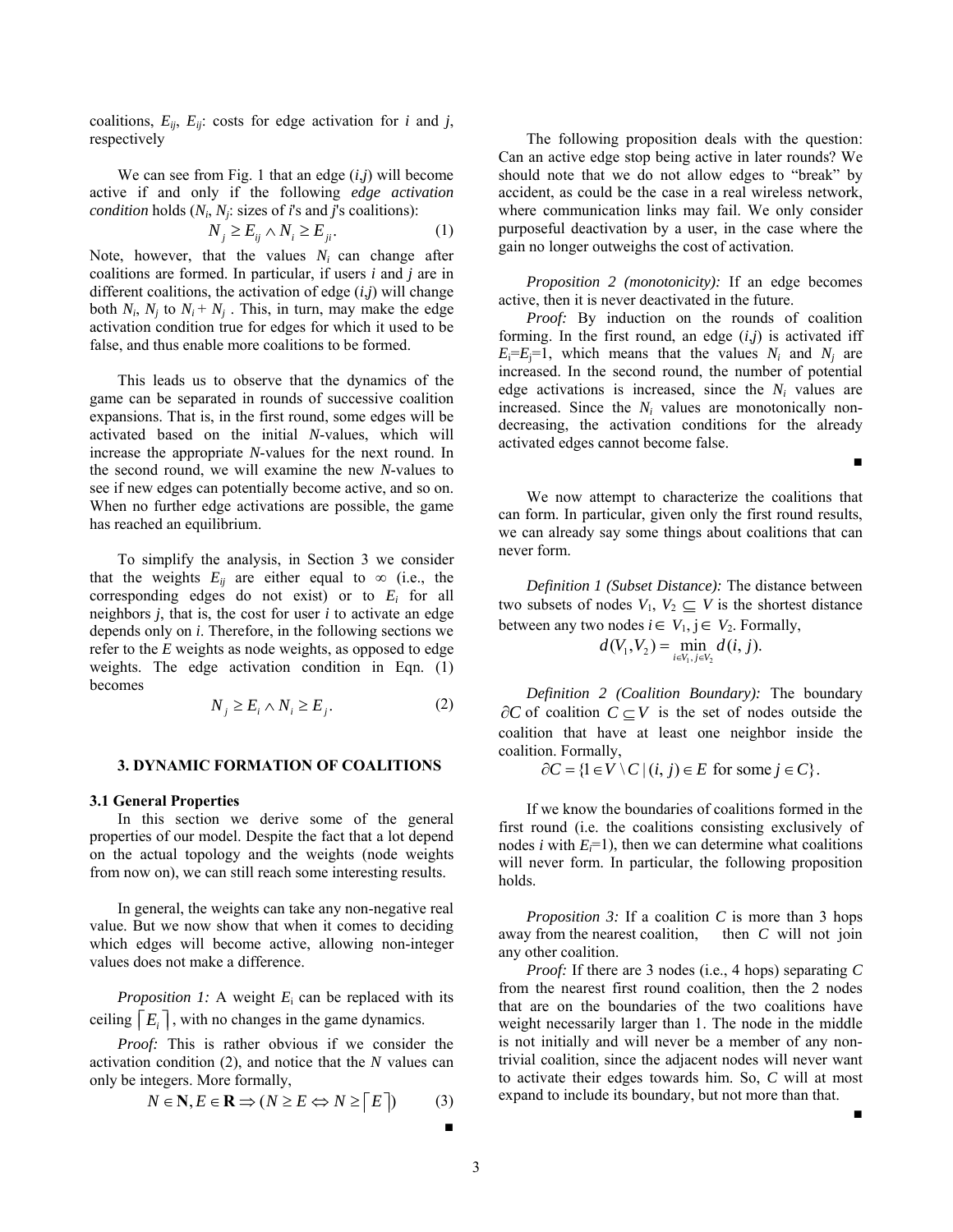As a corollary, only first round coalitions whose boundaries intersect (i.e., the set intersection of their boundaries is non-empty) or touch (i.e., there exists an edge from a node of one boundary to a node of the other boundary) can eventually join each other directly (i.e., not through other coalitions). For example, two coalitions whose boundaries intersect will join directly, if and only if at least one intersection node has weight less than or equal to both coalition sizes.

So, in effect, the nodes with *E*-values larger than 1 create a barrier for the expansion of the coalition. If that barrier is more than 2 nodes deep, i.e., the distance between two first round coalitions is more than 3, then it can never be overcome. The next proposition is one we have already hinted at in a previous section.

*Proposition 4:* All coalitions formed are trees.

*Proof:* Since the coalition value is a function of the number of its members, and not of its structure, any extra links between nodes that are already connected only cost, and do not add to the value.

From Proposition 2, we see that, once formed, a link will never be destroyed. This, however, crucially depends on the payoff that each node receives by joining the coalition. The way our non-cooperative game is described, each member of the coalition receives a payoff equal to the size of the coalition. That is, the total value of a coalition is equal to the square of its size, which is exactly the network effect.

$$
v(C) = |C|^2 \tag{4}
$$

■

#### **3.2 Experimental Evaluation**

For a specific topology and a specific choice of *E*weights, the coalitions that will form are deterministically defined. We are interested in the size of the largest coalition. The most desirable outcome would be if the global coalition would form, but this does not always happen.

In our simulations, we consider 100 players in a  $10\times10$  square grid topology. Each player is connected to his N, S, W, and E neighbors, except, of course, the players on the sides of the square. The node weights are chosen according to an exponential distribution with parameter  $\lambda$ . Since, as we have seen in proposition 1, only the ceiling of each weight matters, the distribution of the rounded up weights is as follows:

$$
\Pr\{E_i = k\} = \Pr\{k - 1 < E_i \le K\} =
$$
\n
$$
\int_{k-1}^{k} \lambda e^{-\lambda x} dx = e^{-\lambda(k-1)} - e^{-\lambda k}.
$$
\n<sup>(5)</sup>

The moment generating function for this random variable is

$$
\Phi_{E_i}(s) = (e^{\lambda}-1)\frac{e^{s-\lambda}}{1-e^{s-\lambda}}, \text{ for } s < \lambda.
$$



Fig. 2 The expected value  $e^{-\lambda}/(e^{-\lambda}-1)$  of the node weights as a function of  $\lambda$ . The errorbars depict one standard deviation  $e^{-\lambda/2}/(e^{-\lambda}-1)$  on each side of the average.



Fig. 3 Maximum coalition size as a function of the parameter  $\lambda$ . Edge weights are  $\lambda$  -exponentially distributed. Averages of 100 simulations are plotted, along with one standard deviation on each side of the average. Averages and standard deviations are in Table 1.

So we can compute the expected value for this discretized exponential distribution:  $e^{-\lambda}/(e^{-\lambda}-1)$  and the standard deviation:  $e^{-(\lambda/2)}/(e^{-\lambda}-1)$ , both of which are shown in Fig. 2. In Fig. 3, we show that as the parameter  $\lambda$ increases, which corresponds to decrease of the expected node weight, the maximum coalition size increases.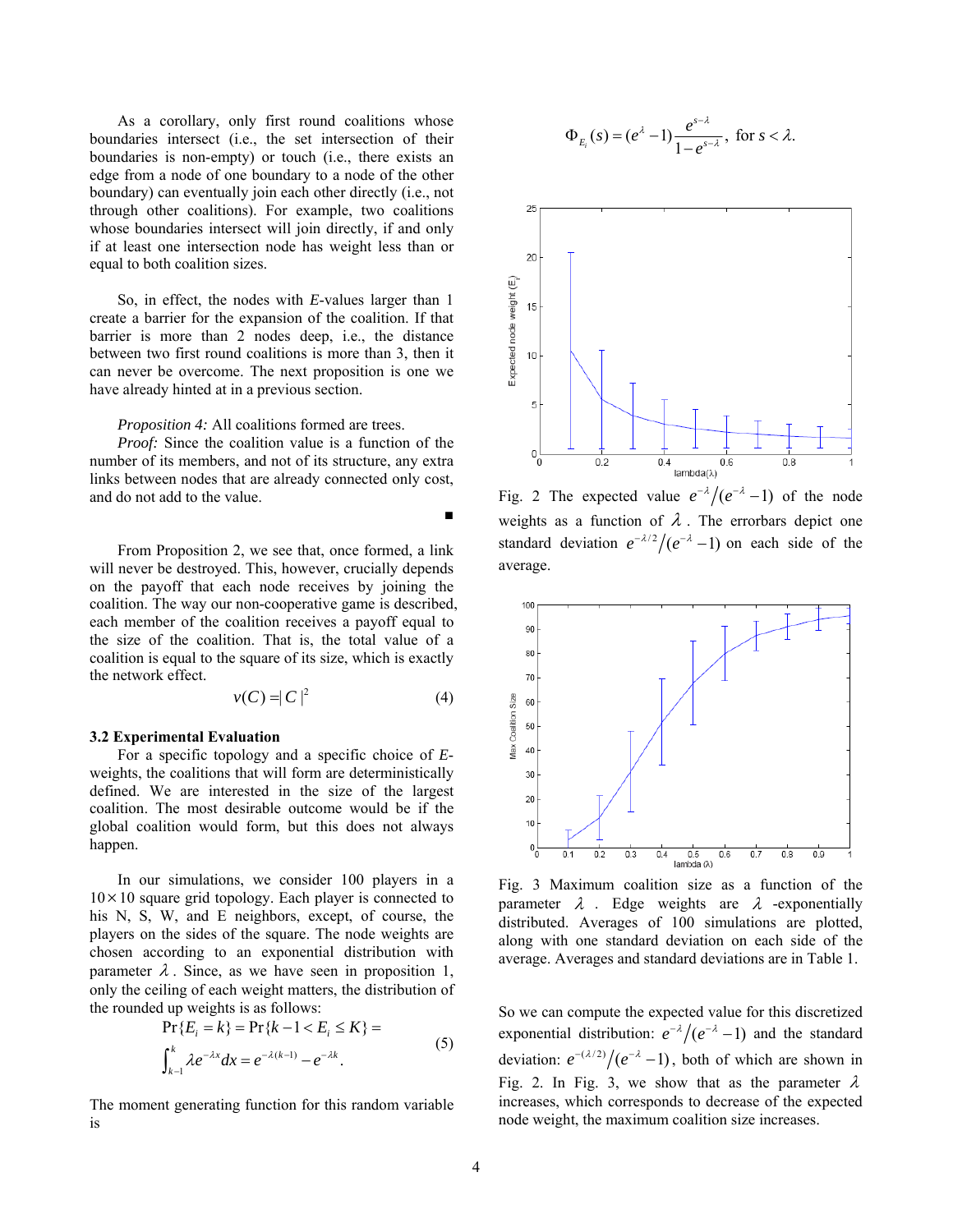$0.5$  $\lambda$  $0.1$  $0.2$  $0.3$  $0.4$  $3.2$ 12.4 31.5 51.81 67.9 Avg Std Dev 3.9 9.1 16.6 17.7 17.4  $\lambda$ 0.6  $0.7$  $0.8$  $0.9$  $1.0$ Avg 79.9 87.4 91.0 94.1 95.7 Std Dev 5.3  $11.1$ 6.1 4.5  $3.2$ 

Table 1 Results for averages and standard deviations. Data are shown in Fig. 3.

For a toy example of how coalitions are formed, consider the following  $5 \times 5$  grid, where the node weights are shown (exponential with parameter 0.3, so the expected node weight is 3.9, with standard deviation 3.3):

|  |  | $A = \begin{pmatrix} 2 & 3 & 3 & 4 & 3 \\ 5 & 2 & 1 & 3 & 2 \\ 6 & 4 & 1 & 2 & 3 \\ 2 & 1 & 10 & 2 & 10 \\ 3 & 4 & 1 & 14 & 1 \end{pmatrix}$ |
|--|--|----------------------------------------------------------------------------------------------------------------------------------------------|

In the first round, the players at  $A_{23}$  and  $A_{33}$  will join, but no other coalition will be formed. In the second round, because there exists a coalition of size 2, some expansions are possible:  $A_{22}$  will join with  $A_{23}$ , and  $A_{34}$  will join with *A*33. In the beginning of round 3, there exists a coalition of size 4 comprising *A*22, *A*23, *A*33, *A*34. So, nodes *A*13, *A*24, *A*<sup>32</sup> will join, for a size 7 coalition. There are no more changes after that. The result is shown below, where the coalition members are circled.

$$
A = \begin{pmatrix} 2 & 3 & \textcircled{3} & 4 & 3 \\ 5 & \textcircled{2} & \textcircled{1} & \textcircled{3} & 2 \\ 6 & \textcircled{4} & \textcircled{1} & \textcircled{2} & 3 \\ 2 & 1 & 10 & 2 & 10 \\ 3 & 4 & 1 & 14 & 1 \end{pmatrix}
$$

Note that, with the exception of  $A_{43}=10$ , all the other nodes that are adjacent to the coalition are willing to join in. However, none of the ``outer'' nodes of the coalition will let them join, so to speak. All the outer nodes have weights more than 1, so they would only join with a coalition of size greater than 1. We can see that these "outer" nodes, which are the boundary  $\partial C$  of the coalition *C* of 1-weighted nodes formed in the first round, form an obstacle to the further expansion of the coalition.

However, if the average weight is lower, a larger coalition will form. For  $\lambda = 0.5$ , the expected node weight is 2.5, with standard deviation 2.0. In the following example grid, 13 1s appear as opposed to 5 in the previous case.  $(1 \ 1 \ 1 \ 9 \ 9)$ 

$$
B = \left( \begin{array}{rrrrr} 1 & 1 & 1 & 2 & 2 \\ 4 & 1 & 3 & 1 & 1 \\ 2 & 1 & 3 & 2 & 1 \\ 1 & 4 & 1 & 1 & 5 \\ 4 & 1 & 1 & 2 & 2 \end{array} \right)
$$

The final coalition will include the circled nodes, which in this case is almost every node, as the reader can verify.

|     |               | D          | $\bigcirc$             | $\circledcirc$ | $\circledcirc$          |
|-----|---------------|------------|------------------------|----------------|-------------------------|
|     |               | $\bigcap$  | $\overline{3}$         | $\bigcap$      | $\bigcap$               |
| $=$ | $\mathcal{D}$ | $\bigcirc$ | $\circled{3}$          | $\mathcal{D}$  | (1)                     |
|     |               |            | $\tilde{(\mathbb{D})}$ | D              | $\widehat{\mathcal{F}}$ |
|     |               |            | $\overline{D}$         | D)             |                         |

#### **4. STABILITY OF COALITIONS**

We study cooperation based on the notion of *coalitions*. The concept of users being connected to each other, and -- by getting connected -- acquiring access to all the other users that each of them had so far access to, can be well captured by cooperative game theory (also known as coalitional game theory). In cooperative game theory, the central concept is that of coalition formation, i.e., subsets of users that join their forces and decide to act together. Players form coalitions to obtain the optimum payoffs. The key assumption that distinguishes cooperative game theory from non-cooperative game theory is that players can negotiate collectively (Myerson, 1991). We believe that the cooperative game model fits better to the practical scenarios, where agents naturally form coalitions, such as soldiers in the same group. Furthermore, the cooperative games are constrained, in the sense that there is communication constraining the collaboration, so they are called *network-restricted cooperative games* (Myerson, 1977).

A question that has only relatively recently began to attract attention (Slikker and Nouweland, 2001; Dutta and Jackson, 2003) is the actual way in which the coalition is formed. The cooperative game is usually modeled as a *two-phase structure*. Players must first decide whether or not to join a coalition. This is done by pairwise bargaining, in which *both* neighboring nodes have to agree to join in a coalition. In our case, this pairwise bargaining is modeled as the iterated game in Sec. 2. In the second step, players in the coalition negotiate the payoff allocation. The central problem is to study the payoff allocation scheme and whether the scheme results in a stable solution. One of the payoff solutions is the Myerson value (Myerson, 1977) for the network-restricted cooperative game, which is equivalent to the Shapley value in cooperative games.

Having formed coalitions in the network, we are interested in studying the stability of such coalitions. Two concepts of stability are considered: pairwise stability and coalitional stability, where the latter one is stronger. These two concepts of stability are defined in followings.

• **Weak stability** (or pairwise stability): there is no single node that can gain more by deviating from the current strategy, i.e., activating an inactive edge or destroying an active edge.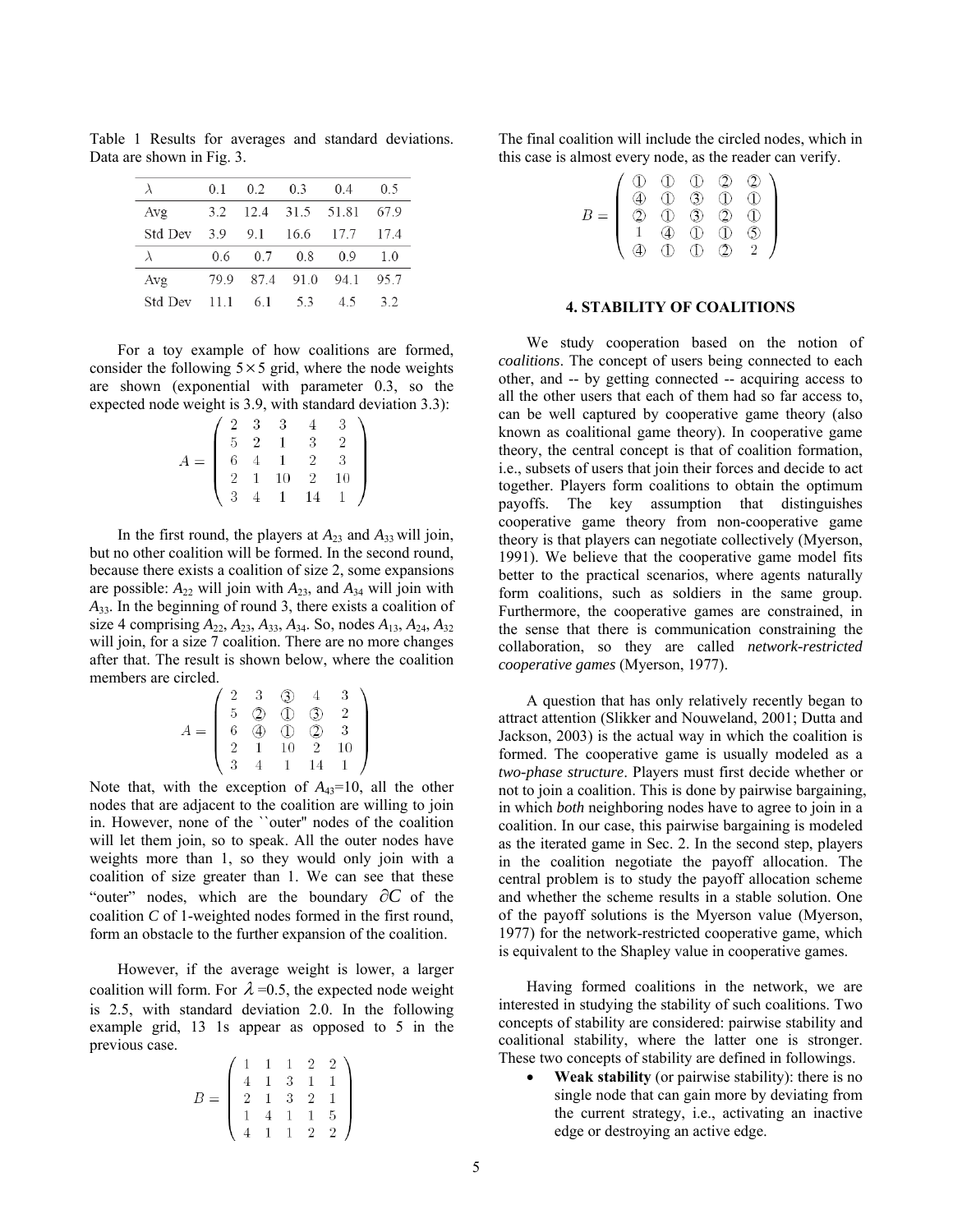• **Strong stability** (or coalitional stability): once a coalition is formed, for any subset of nodes in this coalition, it cannot gain more by forming a separate coalition which only consists of this subset.

We first study the weak stability of coalitions formed via the dynamic game defined in the previous section. The definition of weak stability is equivalent to the Nash equilibrium in non-cooperative games. We have the following proposition.

*Proposition 5 (Weak stability):* When the dynamic of coalition formation reaches the steady state, every pair of neighboring nodes is in the Nash equilibrium of the pairwise game defined in Fig. 1, and the formed coalition is weekly stable.

*Proof:* Following the same reasoning for the monotonicity of coalition formation in Proposition 2, no node gains by deactivating any of its active edge. On the other hand, since no new active edges can introduce higher payoff in the steady state, no node gains by activating one of its links.

Strong stability allows that a node is able to interact and negotiate with any other node in the same coalition, which belongs to the *cooperative* game theory.

In cooperative games, a coalition is a subset of nodes that are accessible with each other. Among all coalitions, there are so-called *maximal* coalitions which are not subsets of any other coalition, i.e., if *S* is a maximum coalition, then  $\forall i \in S$ ,  $j \notin S$ , *i* and *j* are disconnected with each other. In this paper, all coalitions are maximal coalitions, so we omit *maximal* from now on. An important concept in cooperative games is the characteristic function, which is the summation of the payoffs from all cooperative pairs in the coalition as follows

$$
v(S) = \sum_{i,j \in} x_{ij},\tag{6}
$$

where  $x_{ii}$  is the payoff that node  $i$  gains in the game with node *j*. Notice that  $\forall i, v(\{i\}) = 0$ . We denote the cooperative game defined from the characteristic function  $v(S)$  as  $\Gamma = (N, v)$ .

In our game, some nodes are not directly connected with each other due to the limit of wireless communication range and activation of edges, therefore the game we consider has to take the communication constraints into consideration. Myerson (Myerson, 1977) was the first to introduce a new game associated with communication constraints, the *network-restricted game*, which incorporates both the possible gains from cooperation as modeled by the cooperative game and the

restrictions on communication reflected by the communication network. We define the networkrestricted game as  $(N, v^G)$  which is associated with a cooperative game (*N*,*v*) and a network *G*. In particular, given the pairwise payoff defined in Fig. 1 and the graph  $G=(V, E)$  induced by the active edges, we have

$$
x_{ij} = \begin{cases} N_j^{(i)} - E_i & \text{if } (i, j) \in E \\ 0, & \text{otherwise} \end{cases}
$$
 (7)

 As we have discussed, the coalition *S* must be a tree. By removing link  $(i,j)$ , the tree is divided into two subtrees. Then  $N_i^{(i)}$  is the number of nodes in the subtree which includes *j*. Therefore, the characteristic function of the network-restricted game is defined as

$$
\nu^{G'}(s) = \sum_{\substack{i,j \in S \\ (i,j) \in E'}} N_j^{(i)} - E_i.
$$
 (8)

Suppose at the end of the coalition formation process in Section 3,  $R$  is one of the maximal coalitions. If we consider *R* as a network, we have a network-constrained cooperative game  $\Gamma^{G'}(R) = (R, v^{G'})$ . Because of monotonicity, all nodes in *R* have only joined the coalition *R* throughout the formation procedure. Therefore, it is legitimate to limit our consideration to nodes in *R*. From the definition of  $v^G$ , we have the following fact:

*Proposition 6:*  $\Gamma^{G'}(R) = (R, v^{G'})$  is a superadditive game.

*Proof:* Suppose *S* and *T* are two disjoint sets in *R*  $(S \cap T = \emptyset)$  and  $i \in S$  and  $j \in T$ , then

$$
v^{G'}(S \cup T) = \begin{cases} v(S) + v(T) + \\ (N_j^{(i)} - E_i + N_i^{(j)} - E_j) & \text{if } \exists (i, j) \in E^{\prime}(9) \\ v(S) + v(T) & \text{otherwise} \end{cases}
$$

Therefore,  $v^{G'}(S \cup T) \ge v(S) + v(T)$ . The inequality holds because if  $(i, j) \in E'$ , the link satisfies the activation condition, i.e.  $N_i^{(i)} - E_i > 0$  and  $N_i^{(i)} - E_i > 0$ . ■

Having constrained the game into the coalition *R*, the strong stability of *R* means that the *core* in the game  $\Gamma^{G'}(R) = (R, v^G)$  is non-empty. The core is defined as a set of payoff allocations in which nodes in *R* could not get better payoffs if they form separated coalitions than form the grand coalition *R*, which is formally defined as the set of all *n*-vectors  $x$  satisfying the linear inequality:

$$
x(S) \ge v(S) \quad \forall S \subset N,
$$
 (10)

$$
x(N) = v(N), \tag{11}
$$

■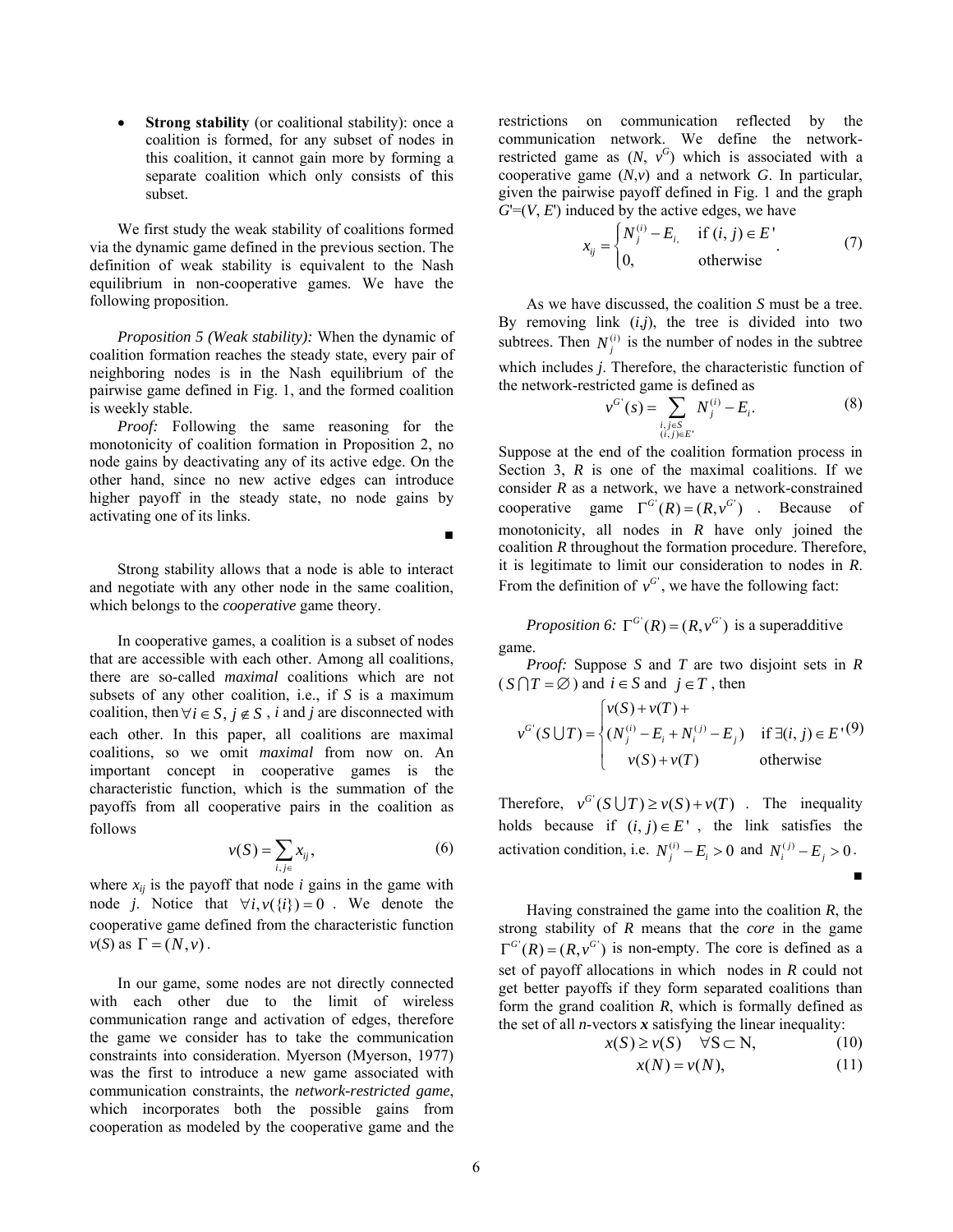where  $x(S) = \sum_{i \in S} x_i$ *x S*  $=\sum_{i\in S} x_i$  for all  $S \subseteq N$ . If  $\Gamma$  is a game, we

will denote its core by  $C(\Gamma)$ . It is known that the core is possibly empty. Therefore, it is necessary to discuss existence of the core for the game  $\Gamma$ . We first give the definition of a family of very common games: convex games. The convexity of a game can be defined in terms of the marginal contribution of each player.  $d_i: 2^N \to \mathbf{R}$ of *v* with respect to player *i* is

$$
d_i(S) = \begin{cases} v(S \cup \{i\}) - v(S) & \text{if } i \notin S \\ v(S) - v(S \setminus \{i\}) & \text{if } i \in S \end{cases}
$$

A game is said to be *convex*, if for each  $i \in N$ ,  $d_i(S) \leq d_i(T)$  holds for any coalitions  $S \subseteq T$ .

*Proposition 7:*  $\Gamma^{G'}(R) = (R, v^G)$  is a convex game. *Proof:* For  $\Gamma^{G'}(R)$  and  $S \subseteq R$ ,

$$
d_i(S) = \begin{cases} N_S - E_i & \text{if } i \in S \\ N_S + 1 - E_i & \text{if } i \notin S \end{cases}
$$
 (12)

<span id="page-6-0"></span>where  $N<sub>S</sub>$  is the number of nodes in *S*. Take two sets *S* and *T*, where  $S \subset T$ ,

$$
d_i(T) - d_i(S) = \begin{cases} N_T - N_S - 1, & \text{if } i \notin S, i \in T \\ N_T - N_S, & \text{otherwise} \end{cases}
$$
 (13)

According to Eqn. [\(13\),](#page-6-0)  $d_i(T) - d_i(S)$  is always greater or equal to 0. Therefore, the game is convex.

(Forgo et al., 1999), we have  $C(\Gamma^{G'}(R)) \neq \emptyset$ Because the core of a convex game is nonempty

*Proposition 8:*  $\Gamma^{G'}(R)$  has a nonempty core, and the payoff allocation scheme  $x_i = \sum_{j \in N_i} x_{ij}$  is in the core. *i*

Thus, given the payoff  $x_i$  for each node  $i \in R$ , nodes in coalition *R* cannot get higher gain if some of them form a separate coalition. In other words, the coalition *R* is strongly stable.

#### **5. CONCLUSION**

In this paper, we study coalition formation in wireless ad-hoc networks, where nodes are selfish due to resource constraints. In such networks, most of the functions (routing, mobility management, and security) must rely on cooperation between nodes, because most nodes are not directly connected to each other. In this paper, we focused on the dynamics of coalition formation and stability of coalitions.

Nodes cooperate with the other nodes in the same coalition. We modeled the interactions between nodes as a cooperative game, where nodes form a coalition to

maximize their payoffs. The cooperative game is divided into two steps. In the first step, a node bargains with each one of his neighbors about activating (or not) their common edge. There is a cost associated with the activation of each edge. The accompanying benefit is that nodes have access to more users. In the second step, nodes in one coalition negotiate about their payoff allocations. If the coalition is stable, nodes are satisfied with their payoffs and participate in the functions within the coalition. We show that the coalitions that are formed from the dynamics of the first step are stable.

#### **ACKNOWLEDGEMENTS**

This work is prepared through collaborative participation in the Communications and Networks Consortium sponsored by the U.S. Army Research Laboratory under the Collaborative Technology Alliance Program, Cooperative Agreement DAAD19-01-2-0011. Research is also supported by the U.S. Army Research Office under grant No DAAD19-01-1-0494.

### **REFERENCES**

- Aumann, R. J. and R. B. Myerson, 1988: Endogenous formation of links between players and of coalitions: An application of the Shapley value. *The Shapley Value: Essays in Honor of Lloyd Shapley*, A. Roth, Ed. Cambridge University Press, Cambridge, UK, 1988, 175-191.
- Buchegger, S. and J.-Y. L. Boudec, 2003: The Effect of Rumor Spreading in Reputation Systems for Mobile Ad-hoc Networks. *Proceedings of Modeling and Optimization in Mobile, Ad Hoc and Wireless Networks (WiOpt'03)*, Sophia-Antipolis, France.
- Buttyan, L. and J. P. Hubaux, 2003: Stimulating Cooperation in Self-Organizing Mobile Ad Hoc Networks. *ACM/Kluwer Mobile Networks and Applications*, **8**, 579 - 592.
- Dutta, B. and M. O. Jackson, 2003: *Networks and Groups : Models of Strategic Formation*. Springer.
- Félegyházi, M., J.-P. Hubaux and L. Buttyán, 2006: Nash Equilibria of Packet Forwarding Strategies in Wireless Ad Hoc Networks. *IEEE Transactions on Mobile Computing*, **5**, 463-476.
- Forgo, F., J. Szep, and F. Szidarovszky, 1999: *Introduction to the Theory of Games: Concepts, Methods, Applications.* Kluwer Academic Publishers.
- Johari, R., S. Mannor, and J. N. Tsitsiklis, 2006: A contract-based model for directed network formation. *Games and Economic Behavior*, **56**, 201-224.
- Marti, S., T. J. Giuli, K. Lai and M. Baker, 2000: Mitigating routing misbehavior in mobile ad hoc networks. *Proceedings of the 6th annual*

■